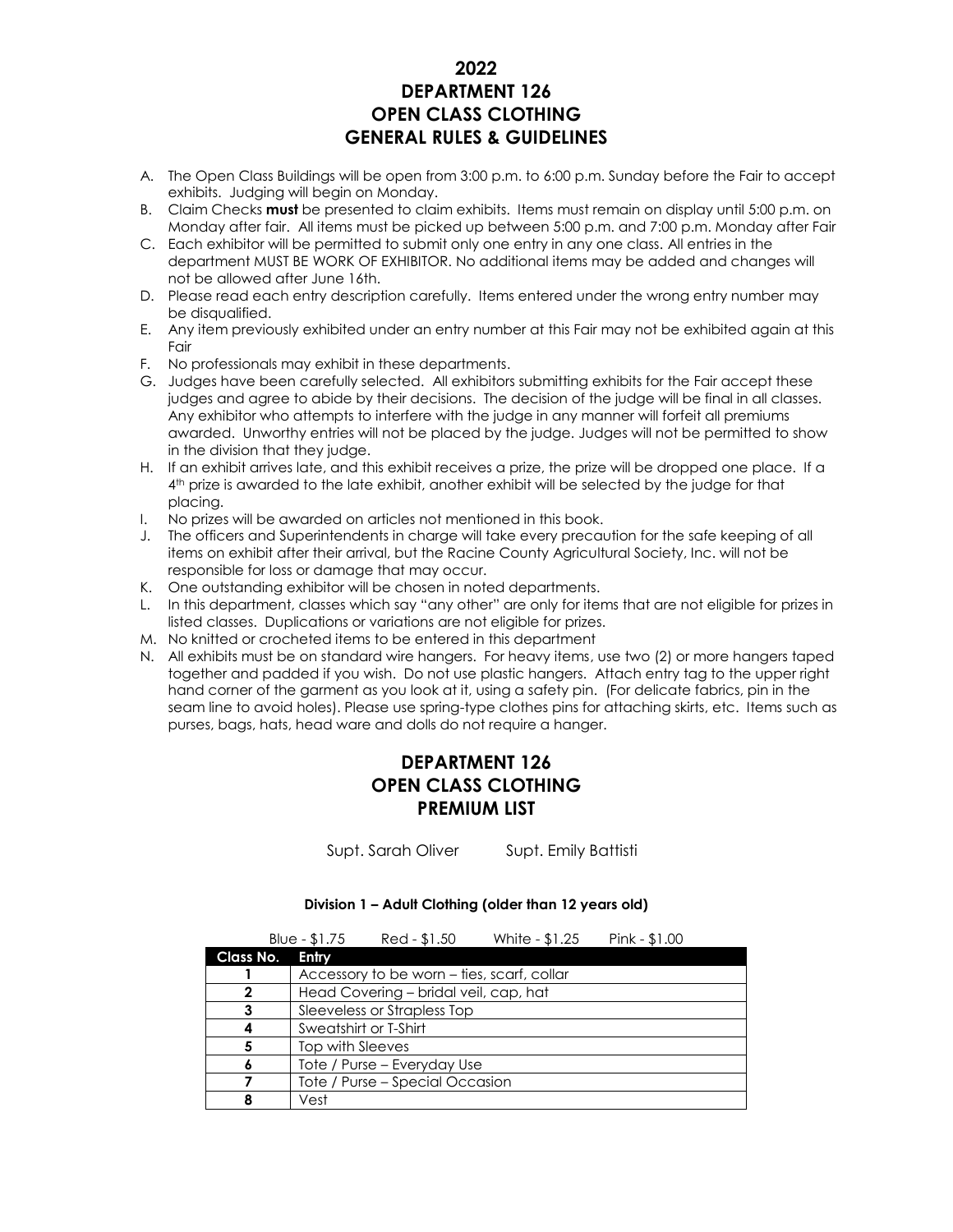|           | Blue - \$2.00                        | Red - \$1.75                       | White - \$1.50 | Pink - $$1.25$ |  |
|-----------|--------------------------------------|------------------------------------|----------------|----------------|--|
| Class No. | Entry                                |                                    |                |                |  |
| 9         |                                      | Any lingerie, not listed           |                |                |  |
| 10        |                                      | <b>Blouse or Shirt with Collar</b> |                |                |  |
| 11        | $Dress - 1 Piece$                    |                                    |                |                |  |
| 12        | Dress – 2 Piece                      |                                    |                |                |  |
| 13        | Garment made by First Time Exhibitor |                                    |                |                |  |
| 14        | Pants - Any Length with Zipper       |                                    |                |                |  |
| 15        | Pants - Any Length without Zipper    |                                    |                |                |  |
| 16        | Skirt                                |                                    |                |                |  |
| 17        | Sleepwear                            |                                    |                |                |  |

|                 | Blue - $$2.50$                                   | Red - \$2.25 | White - \$2.00 | Pink - $$1.75$ |
|-----------------|--------------------------------------------------|--------------|----------------|----------------|
| Class No. Entry |                                                  |              |                |                |
| 18              | Fleece Jacket – Coat or Blazer                   |              |                |                |
| 19              | Outfit – 2 Piece – Top & Skirt, Top & Pant, etc. |              |                |                |
| 20              | Robe or Housecoat                                |              |                |                |

|           | Blue - \$4.50                                     | Red - \$3.50                              | White - \$2.50                           | Pink - \$1.50                                               |
|-----------|---------------------------------------------------|-------------------------------------------|------------------------------------------|-------------------------------------------------------------|
| Class No. | <b>Entry</b>                                      |                                           |                                          |                                                             |
| 21        |                                                   |                                           |                                          | Any Garment featuring Hand Stitchery – Smocking, Embroidery |
| 22        |                                                   |                                           | Any Garment featuring Machine Embroidery |                                                             |
| 23        |                                                   | Any Patchwork Garment                     |                                          |                                                             |
| 24        | Bridal Gown / Dress                               |                                           |                                          |                                                             |
| 25        | Costume                                           |                                           |                                          |                                                             |
| 26        | Lined Coat or Blazer                              |                                           |                                          |                                                             |
| 27        | Special Occasion Dress or Pant Dress - not Bridal |                                           |                                          |                                                             |
| 28        | Suit or Pant Suit – 2 or more Pieces              |                                           |                                          |                                                             |
| 29        |                                                   | Unlined Jacket, Coat, Blazer - not Fleece |                                          |                                                             |
| 30        |                                                   | Garment made from Recycled Items          |                                          |                                                             |

#### **Division 2 – Child's Clothing (2 – 12 Years Old)**

|           | Blue - \$2.00                                               | Red - \$1.75 | White - \$1.50 | Pink - $$1.25$                                              |
|-----------|-------------------------------------------------------------|--------------|----------------|-------------------------------------------------------------|
| Class No. | Entry                                                       |              |                |                                                             |
|           |                                                             |              |                | Any Completely Hand Sewn Garment or Item for Children's Use |
| 2         | Any Garment featuring Hand Stitchery - Smocking, Embroidery |              |                |                                                             |
| 3         | Any Garment featuring Machine Embroidery                    |              |                |                                                             |
|           | Head Covering - Hat, Cap                                    |              |                |                                                             |
| 5         | Pants - Any Length without Zipper                           |              |                |                                                             |
|           | Top without Collar                                          |              |                |                                                             |

|           | Blue - \$2.50<br>Red - \$2.25<br>White - \$2.00<br>Pink - $$1.75$ |
|-----------|-------------------------------------------------------------------|
| Class No. | Entry                                                             |
|           | Coat / Jacket                                                     |
| 8         | Costume                                                           |
| 9         | Dress                                                             |
| 10        | <b>Garment for Special Occasion</b>                               |
| 11        | Outfit – 2 Pieces                                                 |
| 12        | Pants with Zipper                                                 |
| 13        | Sleepwear                                                         |
| 14        | Top with Collar                                                   |
| 15        | Adult & Child or Siblings – Any Matching Garment – Not Listed     |
| 16        | Child & Doll Coordinating Outfits                                 |
| 17        | Father & Son Coordinating Shirts with Collars and Sleeves         |
| 18        | Mother & Daughter Coordinating Outfits                            |